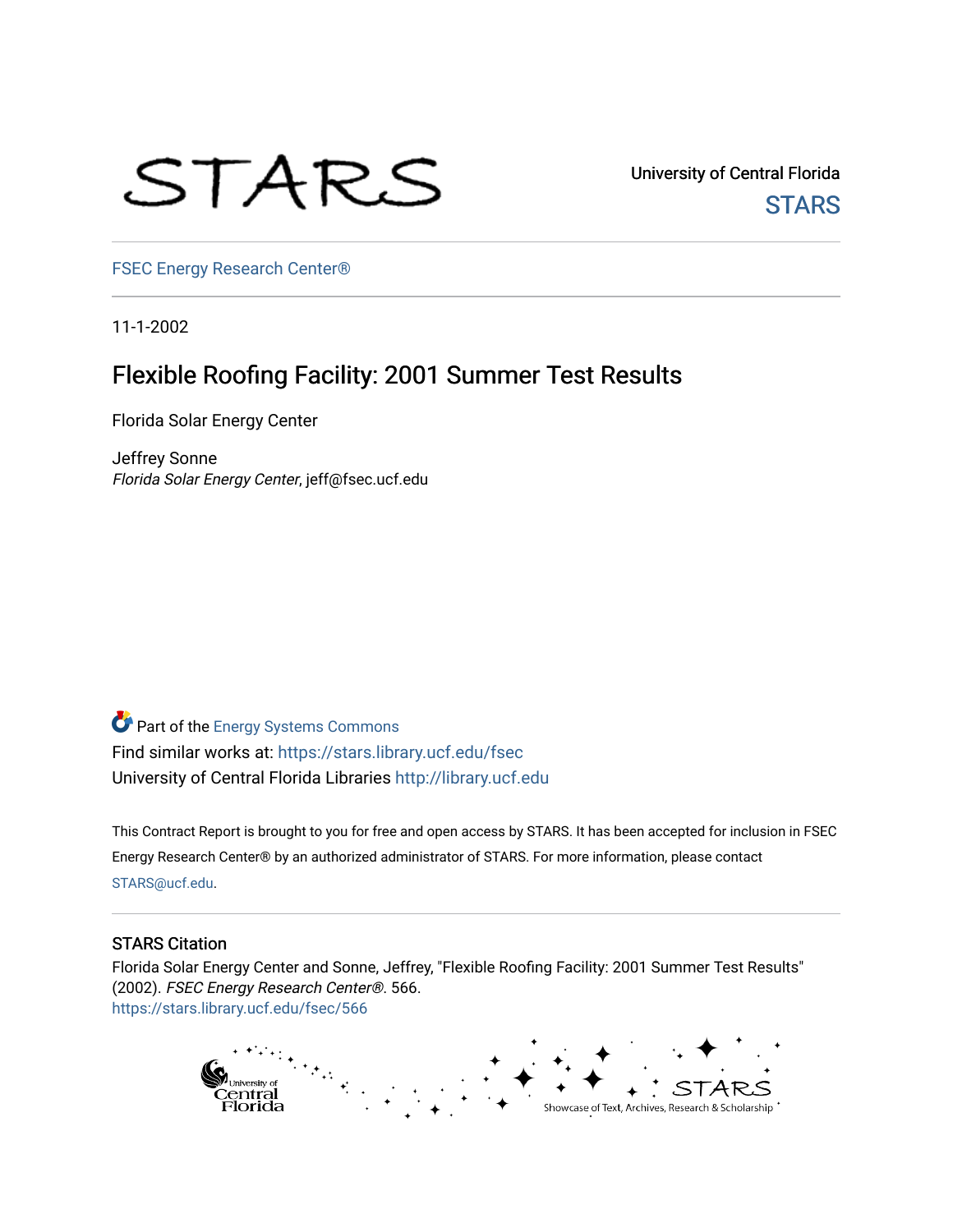

Reference Publication: Sonne, J K, D S Parker and J R Sherwin (2002). Flexible Roofing Facility: 2001 Summer Test Results. FSEC-CR-1336-02. Florida Solar Energy Center, Cocoa, FL.

**Disclaimer:** The views and opinions expressed in this article are solely those of the authors and are not intended to represent the views and opinions of the Florida Solar Energy Center.

# **Flexible Roofing Facility: 2001 Summer Test Results**

[Jeffrey K. Sonne](http://www.fsec.ucf.edu/contact.php?id=120), [Danny S. Parker,](http://www.fsec.ucf.edu/contact.php?id=95) [John R. Sherwin](http://www.fsec.ucf.edu/contact.php?id=116) Florida Solar Energy Center (FSEC)

FSEC-CR-1336-02

#### **Notice**

This report was prepared as an account of work sponsored by an agency of the United States government. Neither the United States government nor any agency thereof, nor any of their employees, makes any warranty, express or implied, or assumes any legal liability or responsibility for the accuracy, completeness, or usefulness of any information, apparatus, product, or process disclosed, or represents that its use would not infringe privately owned rights. Reference herein to any specific commercial product, process, or service by trade name, trademark, manufacturer, or otherwise does not necessarily constitute or imply its endorsement, recommendation, or favoring by the United States government or any agency thereof. The views and opinions of authors expressed herein do not necessarily state or reflect those of the United States government or any agency thereof.

#### **Acknowledgment**

This work is sponsored, in large part, by the U.S. Department of Energy, Office of Building Technology, State and Community Programs under cooperative agreement no. DE-FC36-99GO10478. This support does not constitute an endorsement by DOE of the views expressed in this report.

The authors appreciate the encouragement and support from George James, program manager in Washington DC and Keith Bennett, project officer in Golden, CO. We are also grateful to our colleagues Subrato Chandra and Robin Vieira for technical advice. Thanks to Wanda Dutton for report preparation.

#### **Executive Summary**

The Flexible Roof Facility (FRF) is a test facility in Cocoa, Florida designed to evaluate five roofing systems at a time against a control roof with dark shingles. The intent of the testing is to evaluate how roofing systems impact summer residential cooling energy use and peak demand. In the summer of 2001, the following roofing systems were tested. See Figure E-1 for the test facility, the cell numbering is from left to right.

#### Cell # Description

- 1 Weathered white barrel tile with sealed attic
- 2 Double roof with radiant barrier, sealed attic and insulated roof deck
- 3 High reflectance brown metal shingle with vented attic
- 4 Terra cotta barrel tile with vented attic
- 5 Dark shingles with standard attic ventilation (Control Test Cell)
- 6 Weathered white metal with sealed attic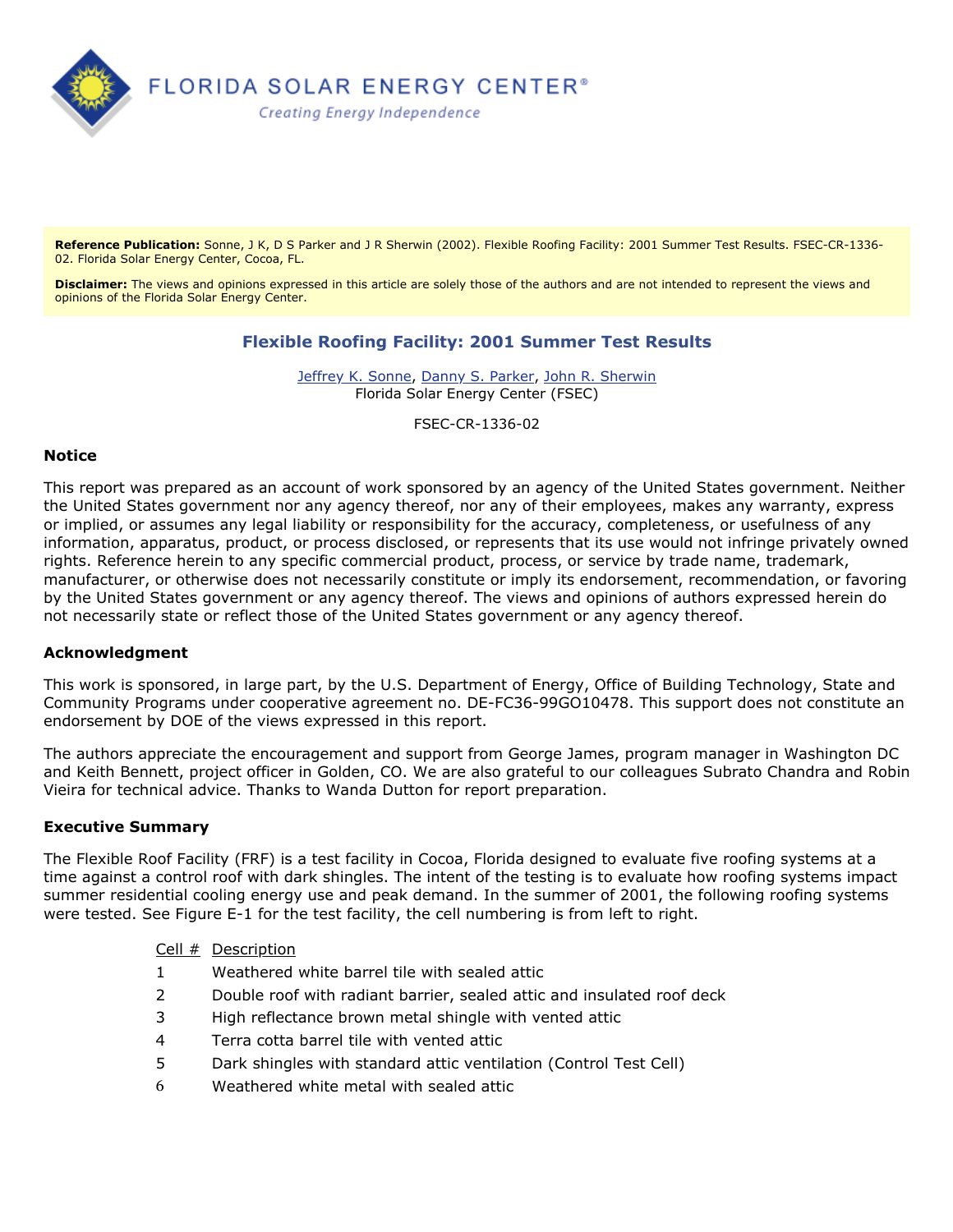

**Figure E-1.** Flexible Roof Facility in summer 2001 configuration.

All had R-19 insulation installed on the attic floor except in the configuration with the double roof (Cell  $#2$ ) which had R-19 of open cell foam sprayed onto the bottom of the roof decking. The measured thermal impacts include ceiling heat flux, unintended attic air leakage and duct heat gain. We also developed a new analysis method to estimate total cooling energy use impacts of different roofing systems considering the various influences.

The sealed attic double roof system (Cell #2) provided the coolest attic space of all systems tested (average maximum mid-attic temperature was 81.9<sup>o</sup>F), and therefore also the lowest estimated impact due to return air leakage and duct conduction heat gains. However, it also had the highest ceiling heat flux of all strategies tested, reducing its improvement over the standard dark shingle roof.

Sealing the white tile (Cell  $#1$ ) and white metal (Cell  $#6$ ) roofs' soffit vents this summer decreased their performance from the last two years in which they were vented, although some of the decrease was likely due to weathering. Both mid-attic temperatures and estimated total heat gain for the weathered white tile and white metal roof systems were comparable (20.6<sup>o</sup>F and 17.5<sup>o</sup>F lower than the control dark shingle for the white tile and white metal roofs respectively).

The highly reflective brown metal shingle roof (Cell #3) provided the coolest peak attic temperature of all cells without roof deck insulation. Its average maximum mid-attic temperature was  $98.4^{\circ}F(21.3^{\circ}F)$  lower than the control dark shingle cell). While the brown metal shingle roof's reflectance was somewhat lower than the weathered white tile and white metal roofs we observed evidence that the air space under the metal shingles provides additional effective insulation.

We also estimated the combined impact of ceiling heat flux, duct heat gain and unintended attic air leakage from the various roof constructions. All of the alternative constructions produced lower estimated cooling energy loads than the standard vented attic with dark shingles (Figure E-2).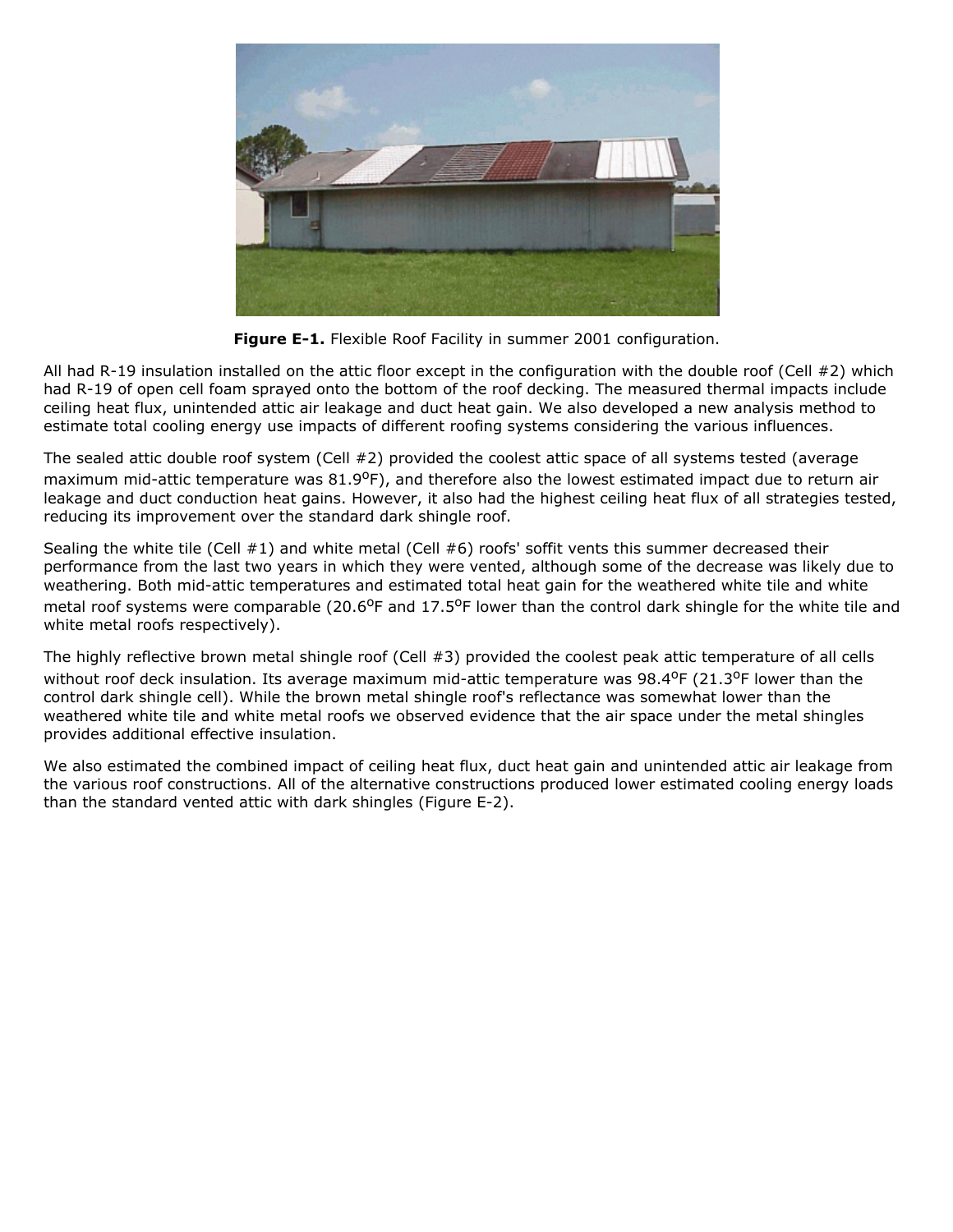

**Figure E-2.** Average summer day impact of roofing system on typical cooling energy loads (Btu/hr).

One emerging fact from the recent testing is that nighttime attic temperature and reverse ceiling heat flux have a significant impact on the total daily heat gain, particularly for the metal standing-seam roof. The rank order below shows the percentage reduction of roof/attic related heat gain (not to be confused with cooling energy savings):

| Rank          | Description                                               | Roof Cooling Load Reduction |
|---------------|-----------------------------------------------------------|-----------------------------|
|               | Weathered white metal with sealed attic:                  | 37.5%                       |
| $\mathcal{P}$ | Weathered white barrel tile with sealed attic:            | 36.6                        |
| -3            | High reflectance brown metal shingle with vented<br>attic | 33.5                        |
| 4             | Terra cotta barrel tile with vented attic                 | 14.7                        |
| 5             | Double roof with sealed attic                             | 8.1                         |

The relative reductions are consistent with the whole-house testing recently completed for FPL in Ft. Myers (Parker et al., 2001). This testing showed white metal roofing having the largest reductions, followed by white tile with terra cotta roofs and finally sealed attic construction.

#### **Background**

Improving attic thermal performance is fundamental to controlling residential cooling loads in hot climates. Research shows that the influence of attics on space cooling is not only due to the change in ceiling heat flux, but often due to the conditions within the attic itself and their influence on heat gain to duct systems and on air infiltration into the building. Figure 1 illustrates the fundamental thermal processes with a conventional vented attic.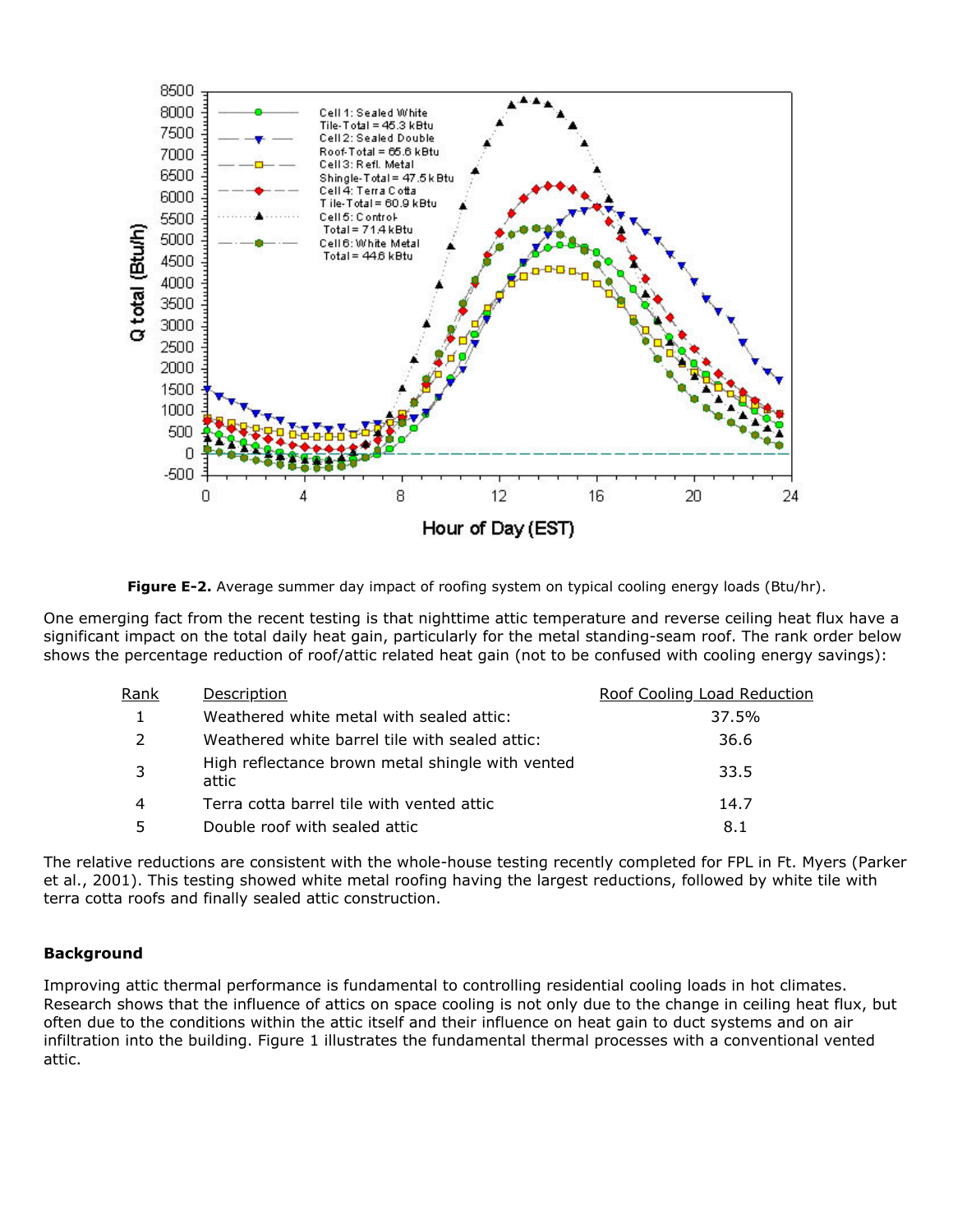

<span id="page-4-0"></span>**Figure 1.** Vented attic thermal processes.

The importance of ceiling heat flux has long been recognized, with insulation a proven means of controlling excessive gains. However, when ducts are present in the attic, the magnitude of heat gain to the thermal distribution system under peak conditions can be much greater than the ceiling heat flux (Parker et al., 1993; Hageman and Modera, 1996).  $(1)$  This influence may be exacerbated by the location of the air handler within the attic space - a common practice in much of the southern US. The air handler is poorly insulated but has the greatest temperature difference at the evaporator of any location in the cooling system. It also has the greatest negative pressure just before the fan so that some leakage into the unit is inevitable. As evidence for this influence, a monitoring study of air conditioning energy use in 48 central Florida homes (Cummings, 1991) found that homes with the air handlers located in the attic used 30% more space cooling energy than those with air handlers located in garages or elsewhere.

Buildings research also shows that duct system supply air leakage can lead to negative pressures within the house interior when the air handler is operating. The negative pressures can then result in hot air from the attic being drawn down into the conditioned space through gaps around recessed light fixtures or other bypasses from the attic to the interior. Attic air is often also directly drawn into the return air stream through leakage pathways (see Figure 2). These phenomena are commonly encountered in slab on grade homes in Sunbelt states in the U.S. where the dominant infiltration leakage plane from the exterior is through the ceiling.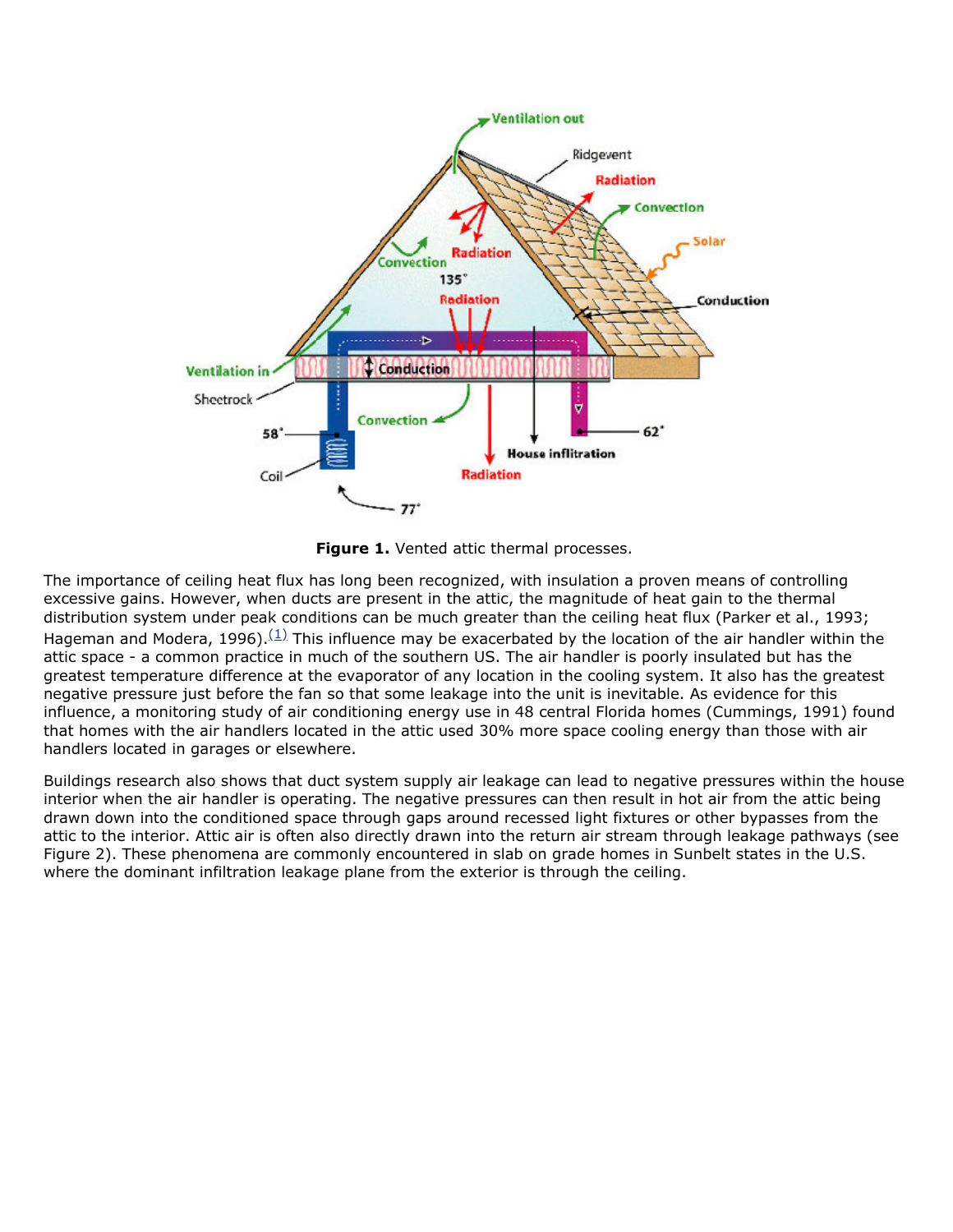

**Figure 2.** Thermograph of air being drawn from the attic to the air handler in a Florida house.

The impact of duct heat transfer and air leakage from the attic space shows that controlling attic air temperatures can be equally important as controlling ceiling heat flux alone. Consequently, in our assessment of the impact of different roof constructions on cooling related performance, we considered both ceiling flux and attic air temperature.

# **Test Facility Description and Objectives**

During the summer of 2001, tests were performed on six different residential plywood-decked roofing systems. The experiments were conducted at the flexible roof facility (FRF) located in Cocoa, Florida, ten miles (17 km) west of the Atlantic ocean on mainland Florida. The FRF is a 24 ft by 48 ft (7.3  $\times$  14.6 m) frame building with its long axis oriented east-west (Figure 3). The roof and attic are partitioned to allow simultaneous testing of multiple roof configurations. The orientation provides a northern and southern exposure for the roofing materials under evaluation. The attic is sectioned into six individual 6 foot (1.8 m) wide test cells (detail A in Figure 3) spanning three 2 ft (0.6 m) trusses thermally separated by partition walls insulated to R-20 ft2-hr- $^{\circ}$ F/Btu (RSI-3.5 m2-K/W) using 3 inches (7.6 cm) of isocyanurate insulation. The partitions between the individual cells are also well sealed to prevent air flow cross-contamination. The gable roof has a  $5/12$  pitch (22.6<sup>o</sup>) and 3/4 inch (1.9 cm) plywood decking. On the attic floor, R-19 (RSI-3.3) unsurfaced batt insulation is installed between the trusses in all of the test bays (with the exception of Cell #2) in a consistent fashion. The attic is separated from the conditioned interior by 0.5 inch (1.3 cm) gypsum board. The interior of the FRF is a single open air conditioned space.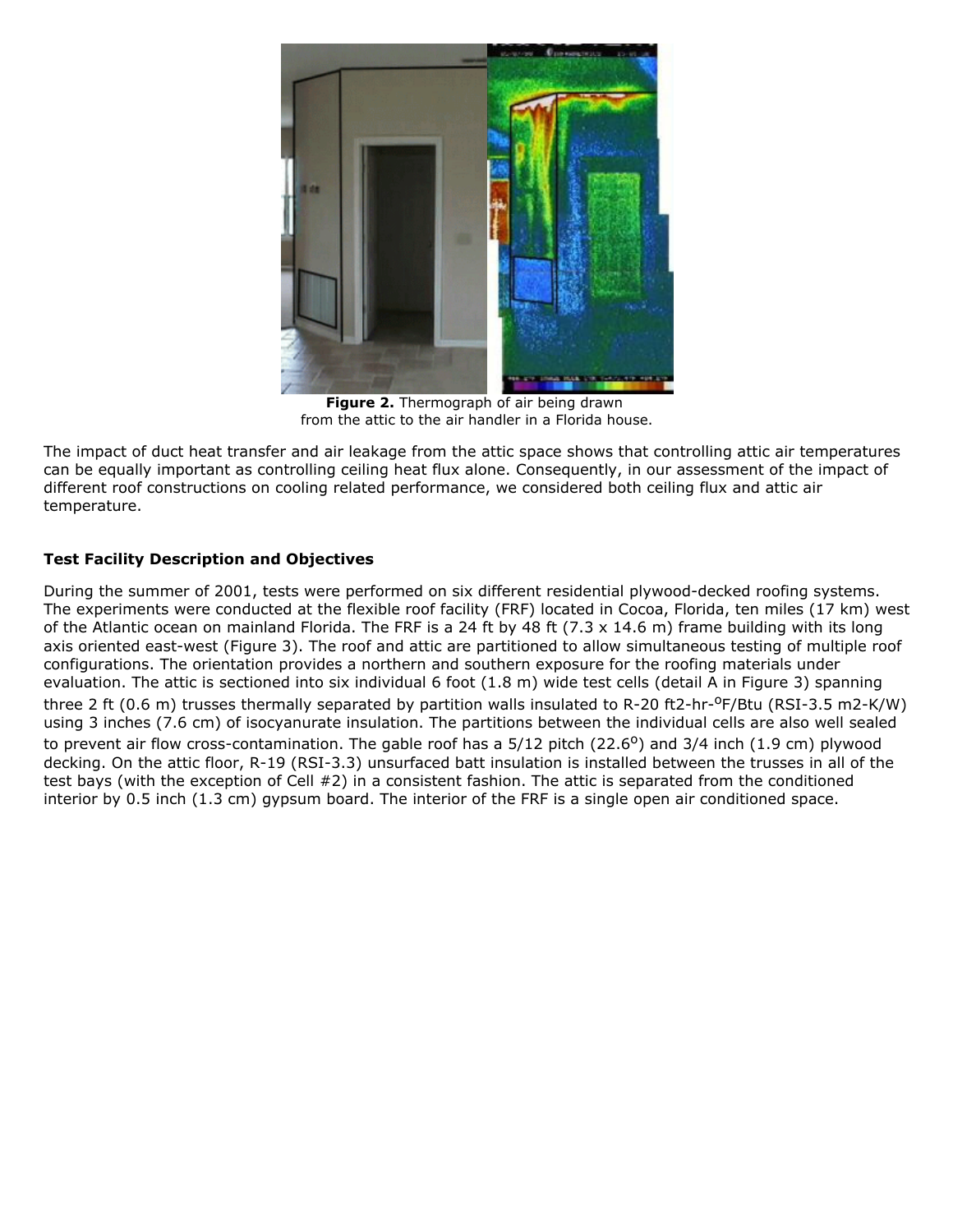

**Figure 3.** Flexible roofing facility layout and schematic.

The roof lends itself to easy reconfiguration with different roofing products and has been used in the past to examine different levels of ventilation and installation configurations for tile roofing (Beal and Chandra, 1995). Testing has also compared reflective roofing, radiant barriers and sealed attic construction (Parker and Sherwin, 1998). Appendix B lists the test cell configurations over recent years. A black asphalt shingle roof on one of the test cells serves as a reference for other roofing types.

Our tests in 2001 addressed the following questions:

1) What is the performance (ceiling flux and attic air temperatures) of a standard black asphalt shingle roof with 1:300 ventilation (the control cell)?

2) How does a weathered white barrel tile roof without ventilation compare to the control cell?

3) How does a higher IR reflectance brown metal shingle roof function relative to the lower reflectance one installed the previous summer?

4) How does a direct nailed red barrel tile roof perform relative to other roof types?

5) How does an innovative double roof construction with an insulated roof deck and no attic ventilation perform compared with other types?

How does a weathered white standing seam metal roof perform relative to white tile and the other types?

#### **Test Configuration and Instrumentation**

To answer the above questions, we configured the test cells in the following fashion:

**Cell #1:** Direct nailed white concrete barrel tile (weathered); unvented attic

**Cell #2:** Black asphalt shingles with vented double roof deck with radiant barrier and 6" foam insulation on underside of bottom roof deck; unvented attic

**Cell #3:** IR reflective brown metal shingles; 1:300 soffit and ridge ventilation

**Cell #4:** Direct nailed terra cotta concrete barrel tile; 1:300 ventilation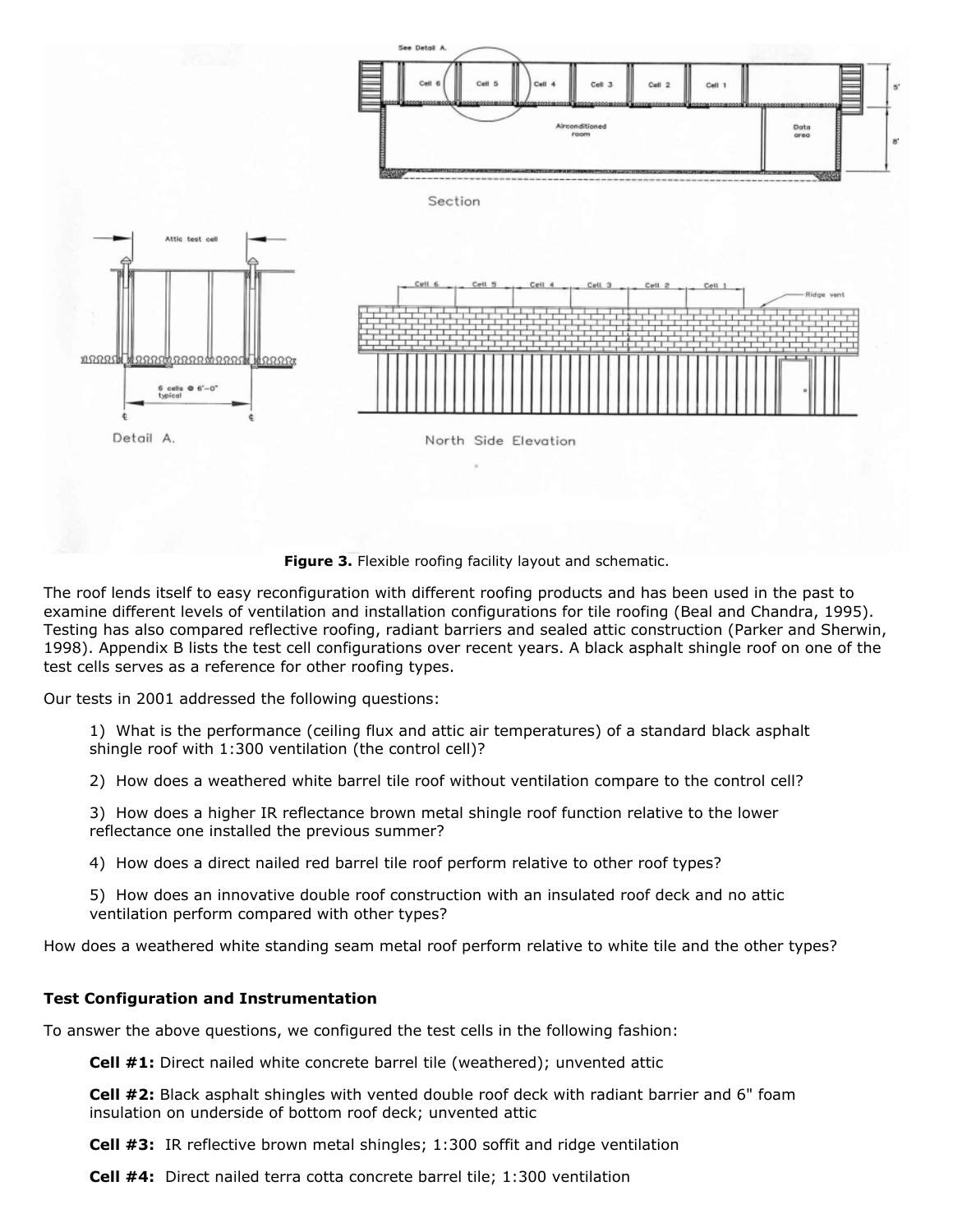**Cell #5:** Black asphalt shingles; 1:300 soffit and ridge ventilation (control cell)

**Cell #6:** White standing seam metal (weathered); unvented attic.

The final appearance of the facility as configured for testing is shown in Figure 4. All roofing materials were installed in a conventional manner, and according to manufacturer's specifications and current practice in the Central Florida area. Although raised counter-batten type tile installations which promote ventilation have been shown to be thermally beneficial (see Beal and Chandra, 1995), current practice, with its focus on lower first costs, dictated a direct nailed application method for the tile roofs. Perforated vinyl soffit vents were used, and ridge vents for the two asphalt shingled cells were the "shingle vent" type with foam mesh or rigid plastic over the ridge outlet covered by shingles.



**Figure 4.** Flexible Roofing Facility during 2001 summer testing; South exposure.

Standard unvented roof caps were utilized for the two tile roof sections as commonly used in south Florida, and a manufacturer supplied ridge vent was used with the standing seam metal roof. In applicable test cells the free ventilation area was first estimated based on dimensional measurements and then verified by a fan pressurization test of the attic to estimate the equivalent leakage area, allowing for a consistent comparison. Three cells (#1, 2 and 6) were sealed for the duration of the summer testing.

Samples of the new, unexposed roofing materials were sent to a laboratory to establish their integrated solar reflectance using ASTM Test Method E-903 (1996) and long wave emittance using ASTM E-408. Table 1 shows the laboratory reported values prior to weathering ("initial") and weathered values from an invented pyronometer test ("2001").

| <b>Sample</b>                       | <b>Solar Reflectance</b><br>Initial $(2001)^*$ | Low-wave emmittance Initial |  |
|-------------------------------------|------------------------------------------------|-----------------------------|--|
| Cell #1: White barrel tile          | 75.4% (38%)                                    | 0.88                        |  |
| Cell #2: Black shingle              | 2.7% (12%)                                     | 0.90                        |  |
| Cell #3: IR selective metal shingle | (24%)                                          | <b>NA</b>                   |  |
| Cell #4: Terra cotta barrel tile    | 19.5% (10%)                                    | 0.91                        |  |
| Cell #5: Black shingle              | 2.7% (10%)                                     | 0.90                        |  |
| Cell $#6$ : White metal             | 67.6% (46%)                                    | 0.83                        |  |

**Table 1.** Tested Roofing Material Solar Reflectances and Emittances\*

\* Initial values are for new, unexposed products. For 2001 values, the white samples are four years old, and the shingle and red tile have been exposed for ten years. Values in parentheses are field tested using inverted pyranometer procedure. Other values are laboratory tested values using ASTM E-903 and ASTM E-408.

Instrumentation for the project was extensive so the data can eventually validate a detailed attic simulation model. A number of temperature measurements using type-T thermocouples were made. Air temperature measurements were shielded from the influence of radiation. The temperature measurements included:

- Exterior surface of the roof and underlayment
- Decking underside
- Attic air at several heights within the attic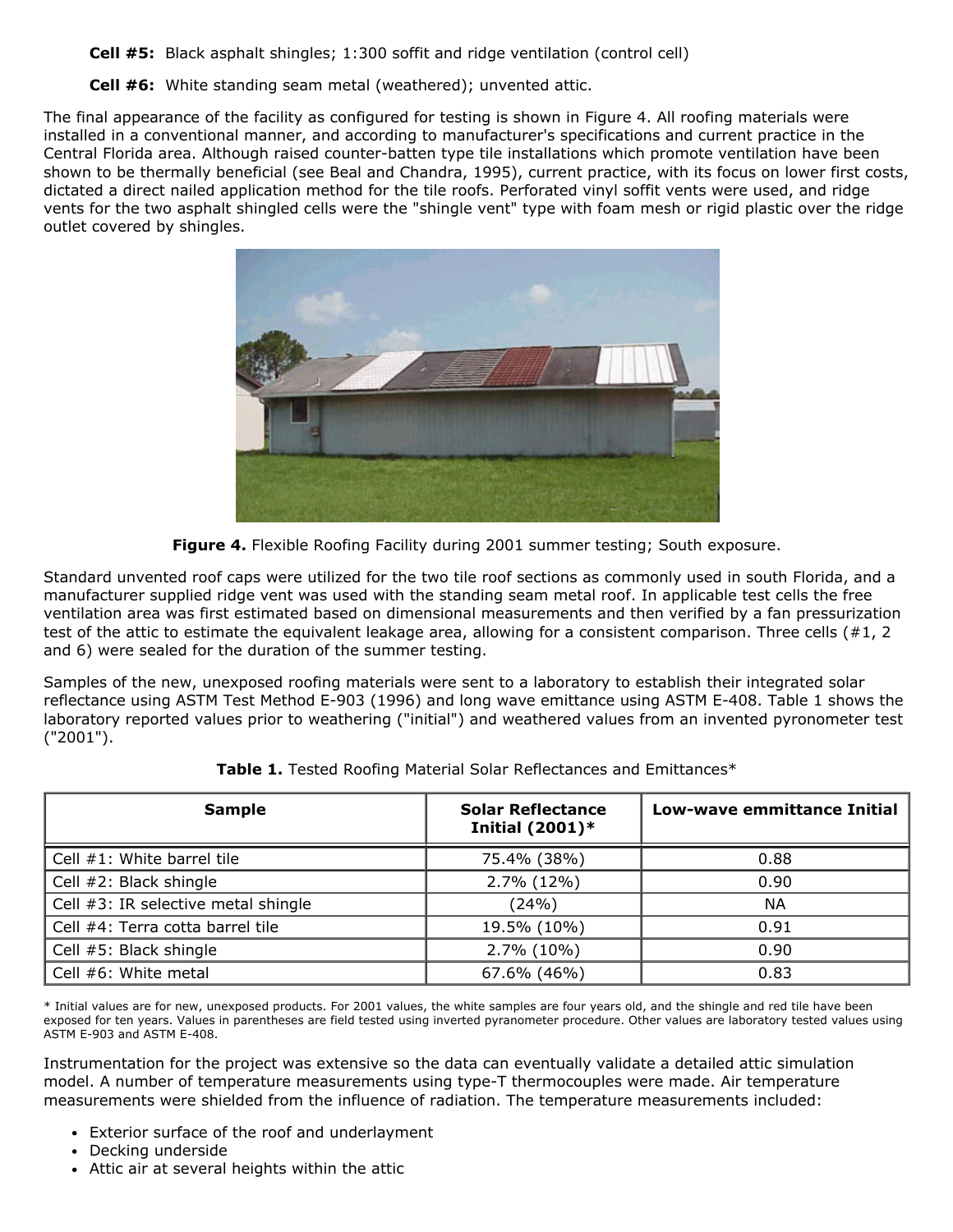- Soffit inlet air and ridge vent exit air
- Insulation top surface
- Conditioned interior ceiling

The following meteorological data were taken:

- Solar insolation
- Aspirated ambient air temperature
- Ambient relative humidity  $\bullet$
- Wind speed at a 33 ft (10 m) height
- Rainfall (tipping bucket)

All of the test cells were operational by June 7, 2001, at which point data collection began. The test cells were maintained in an unaltered state through the middle of September with continuous data collection. However, due to unforeseeable instrumentation problems several weeks of data were lost.<sup>[\(2\)](#page-17-1)</sup>

#### **Results**

#### Attic Air Temperature

The average day mid-attic air temperature profiles are shown in Figure 5. The profiles show the impact of the various roofing options in reducing summer cooling energy use associated with attic duct heat gains and loads from unintended air leakage coming from the attic zone.

<span id="page-8-0"></span>

**Figure 5.** Measured average mid-attic air temperatures over the 2001 summer period.

The statistics for the average, minimum and maximum attic air temperatures over the entire summer are summarized in Table 2. These results show that the sealed attic with the double roof provides the lowest overall attic temperatures (78.1<sup>o</sup>F) and hence lowest attic duct system heat gains and impact from return air leakage from the attic zone. The next most productive roof combination in this regard is Cell #6 with the sealed, weathered white metal roof (83.5 $^{\circ}$ F). Very similar to this performance is Cell #1 with the weathered white tile roof without ventilation (83.8<sup>o</sup>F). Next best in performance is Cell #3 with the IR reflective metal shingles and vented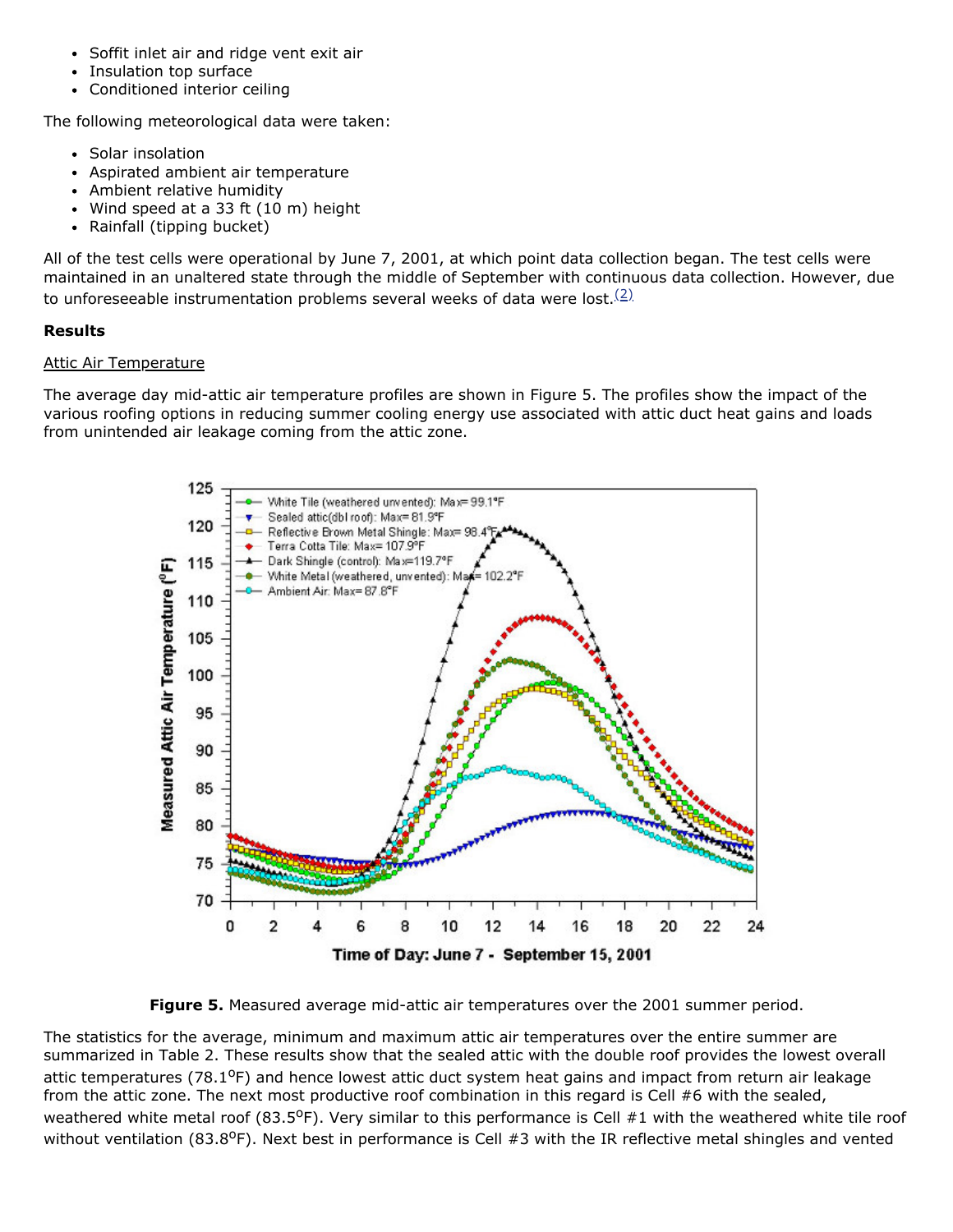attic at 84.4<sup>o</sup>F. The ventilated terra cotta tile roof (Cell #4) averaging 88.1<sup>o</sup>F, is only marginally better than the standard attic at 90.4°F.

|             |                                         | Mean | <b>Standard</b> | <b>Minimum</b> | <b>Maximum</b> |
|-------------|-----------------------------------------|------|-----------------|----------------|----------------|
| Ambient Air |                                         | 79.3 | 6.76            | 66.1           | 95.6           |
| Cell $#1$   | White barrel tile (sealed vents)        | 83.8 | 11.27           | 65.9           | 111.2          |
| Cell $#2$   | Double roof deck (sealed attic)         | 78.1 | 3.11            | 72.6           | 85.4           |
| Cell $#3$   | High reflectance brown metal<br>shingle | 84.4 | 10.56           | 67.3           | 111.6          |
| Cell $#4$   | Terra cotta barrel tile                 | 88.1 | 14.43           | 67.3           | 125.7          |
| Cell $#5$   | Black shingle (control cell)            | 90.4 | 20.22           | 64.9           | 143.4          |
| Cell $#6$   | White st. sm. metal (sealed<br>vents)   | 83.5 | 13.00           | 63.8           | 115.5          |

### **Table 2.** FRF: Measured Attic Air Temperatures (<sup>O</sup>F) June 7 - September 15, 2001

A rank order impact listing from best to worst summarizes these findings. Note that this ranking doesn't account for ceiling fluxes.

Rank Order on Reducing Cooling Season Impact to Duct System Heat Gains and Air Leakage (best to worst; note that the  $2^{nd}$ ,  $3^{rd}$ , and  $4^{th}$  places in this list are very close in impact)

- 1. Sealed attic with double roof and insulated roof deck
- 2. Sealed attic with weathered white metal
- 3. Sealed attic with weathered white barrel tile
- 4. High reflectance brown metal shingles with vented attic
- 5. Terra cotta barrel tile with vented attic
- 6. Black asphalt shingles with ventilated attic

# Maximum Attic Air Temperatures

A comparison of the average maximum attic air temperature for each cell against the average maximum ambient air temperature along with the corresponding temperature difference is shown in Table 3 below for the period between June 7 and September 15, 2001. These results show the success of the various roofing options in controlling duct heat gains and loads from unintended air leakage under averaged peak conditions for the period.

|           |                                      | <b>Average Max.</b><br><b>Attic</b> | <b>Average Max.</b><br><b>Ambient</b> | <b>Difference</b>       |
|-----------|--------------------------------------|-------------------------------------|---------------------------------------|-------------------------|
| Cell $#1$ | White barrel tile (sealed vents)     | 99.1°F                              | 87.8°F                                | $+11.3^{\circ}F$        |
| Cell $#2$ | Double roof deck (sealed attic)      | 81.9°F                              | 87.8°F                                | $-5.8$ <sup>o</sup> F   |
| Cell $#3$ | High reflectance brown metal shingle | 98.4°F                              | 87.8°F                                | $+ 10.6$ <sup>o</sup> F |
| Cell $#4$ | Terra cotta barrel tile              | 107.9°F                             | 87.8°F                                | $+20.1^{\circ}F$        |
| Cell $#5$ | Black shingle (control cell)         | 119.7°F                             | 87.8°F                                | $+32.0^{\circ}F$        |
| Cell $#6$ | White st. sm. metal (sealed vents)   | 102.2°F                             | 87.8°F                                | $+ 14.4$ <sup>o</sup> F |

Rank Order on Reducing Peak Impact to Duct System Heat Gains and Air Leakage (best to worst; note that the 2<sup>nd</sup> and 3<sup>rd</sup> places in this list are very close in impact)

- 1. Sealed attic with double roof and insulated roof deck
- 2. High reflectance metal tiles with vented attic
- 3. Sealed attic with weathered white tile
- 4. Sealed attic with weathered white metal
- 5. Terra cotta S-tiles with vented attic
- 6. Black asphalt shingles with ventilated attic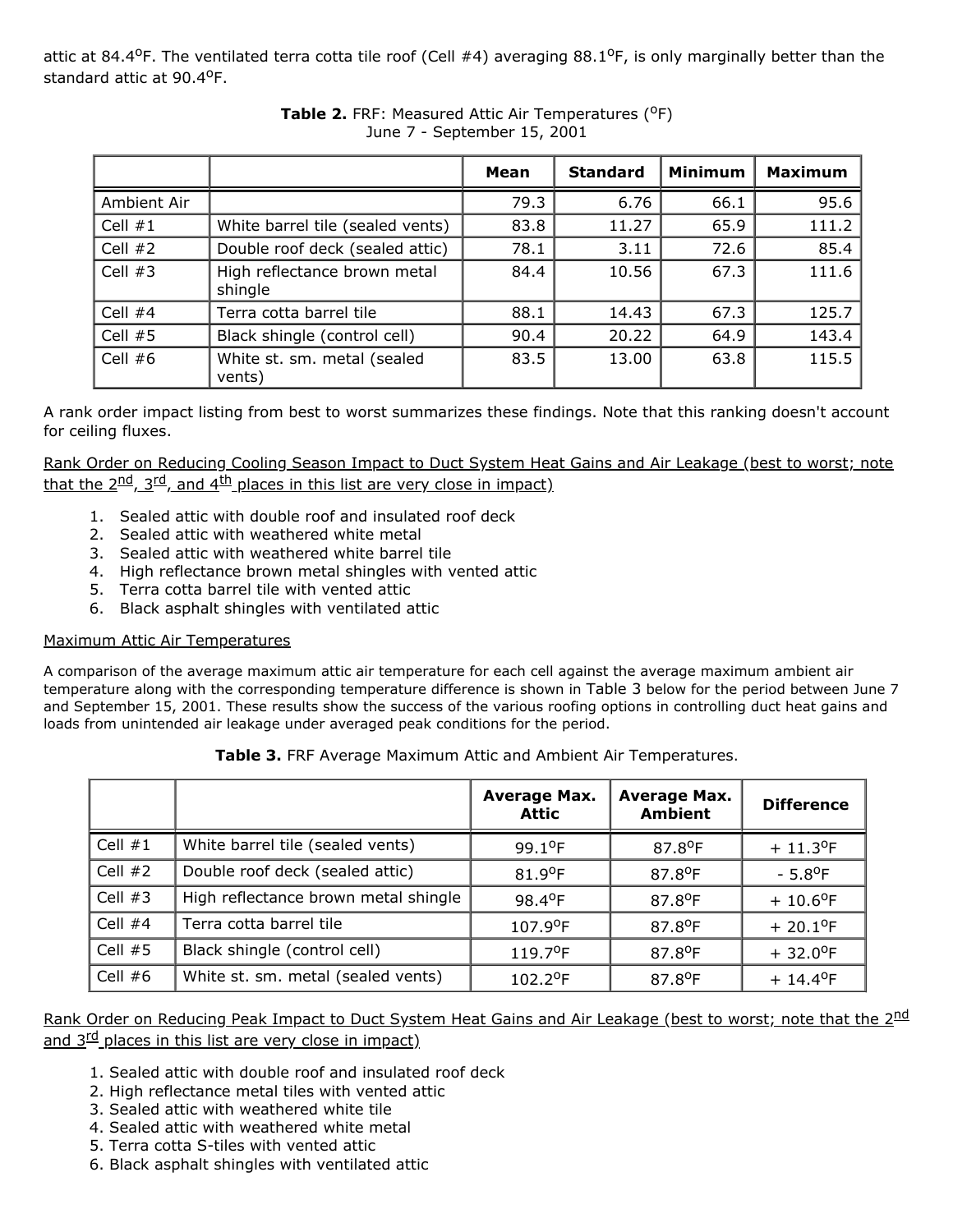Note that Cell #2 with the sealed attic and insulation on the underside of the roof decking cannot be directly compared with the other cells as the others do not have roof deck insulation but instead have insulation on top of the ceiling. Comparing the 2001 summer results with 1999 and 2000 Cell #2 results (sealed attic without double roof and RB) however, shows that the double roof/RB combination average maximum mid-attic temperature difference from ambient was 4.7°F lower than the same sealed attic without the double roof. Its maximum midattic temperature of  $81.9^{\circ}$ F was also  $6.3^{\circ}$ F lower than the averaged 1999 and 2000 results. The highly reflective brown metal shingle (Cell #3) provided the coolest attic of the cells without roof deck insulation. The average maximum mid-attic temperature in this case was 98.4<sup>o</sup>F, or 10.6<sup>o</sup>F higher than ambient. In 2000, the brown (nonhighly reflective) metal shingle that was on the same cell had an average maximum attic temperature  $13.5^{\circ}$ F higher than ambient, while in 1999, a white highly reflective metal shingle on the same cell had an average maximum attic temperature 3.8<sup>o</sup>F higher than ambient. The white barrel tile (Cell #1) and white standing seam metal (Cell #6) roofs were not vented during the 2001 summer test period. Note also that these roofs were 5 years old this summer and their surfaces are somewhat more weathered than was the case during the 1999 and 2000 test periods. The average maximum attic temperature this summer for the white barrel tile with unvented attic was 99.1<sup>o</sup>F, or 11.3<sup>o</sup>F higher than ambient, compared with 4.8<sup>o</sup>F and 6.1<sup>o</sup>F higher than ambient respectively for 1999 and 2000 when the attic was vented. For the white metal seam roof with unvented attic, the average maximum attic temperature this summer was  $14.4^{\circ}$ F higher than ambient, compared with 9.7°F and 9.1°F higher than ambient for 1999 and 2000 respectively when the attic was vented. Ceiling Heat Flux Table 4 shows the statistics for ceiling heat fluxes over the 2001 summer period, and Figure 6 shows the ceiling flux data for the same period graphically. The uninsulated ceiling of the double roof with sealed attic (Cell #2) has a peak heat flux similar to that of the control (Cell #5), although with a significant time lag of over 3 hours. The mean heat flux for the double roof is 1.04 Btu/ft<sup>2</sup>/hr, or 40% higher than the control. Also note from Figure 6 that the double roof has the highest nighttime flux values of all the cells. The highly reflective brown metal shingle roof (Cell #3) has the lowest peak ceiling heat flux at 1.36 Btu/ft<sup>2</sup>/hr, and also has a relatively low mean flux of 0.44 Btu/ft<sup>2</sup>/hr, which is just slightly higher than the unvented weathered white tile and white metal roofs at 0.40 Btu/ft<sup>2</sup>/hr and 0.39 Btu/ft<sup>2</sup>/hr respectively. The unvented white metal roof shows the lowest overall average heat flux and thus the lowest indicated ceiling influence on cooling for the overall period.

| Cell # |                                         | Mean | <b>Stddev</b> | Min     | Max  | <b>Flux Change Relative to</b><br>Cell #5 |
|--------|-----------------------------------------|------|---------------|---------|------|-------------------------------------------|
| Flux 1 | White barrel tile (sealed<br>vents)     | 0.40 | 0.55          | $-0.45$ | 1.71 | $-45.9%$                                  |
| Flux 2 | Double roof deck (sealed<br>attic)      | 1.04 | 0.95          | $-1.56$ | 3.56 | $+40.5%$                                  |
| Flux 3 | High reflectance brown<br>metal shingle | 0.44 | 0.35          | $-0.14$ | 1.36 | $-40.5%$                                  |
| Flux 4 | Terra cotta barrel tile                 | 0.60 | 0.67          | $-0.35$ | 2.41 | $-18.9%$                                  |
| Flux 5 | Black shingle (control cell)            | 0.74 | 1.00          | $-0.49$ | 3.48 | Ref                                       |
| Flux 6 | White st. sm. metal (sealed<br>vents)   | 0.39 | 0.64          | $-0.56$ | 1.99 | $-47.3%$                                  |

**Table 4. FRF Measured Ceiling Heat Fluxes (Btu/ft<sup>2</sup>/hr)** June 7 - September 15, 2001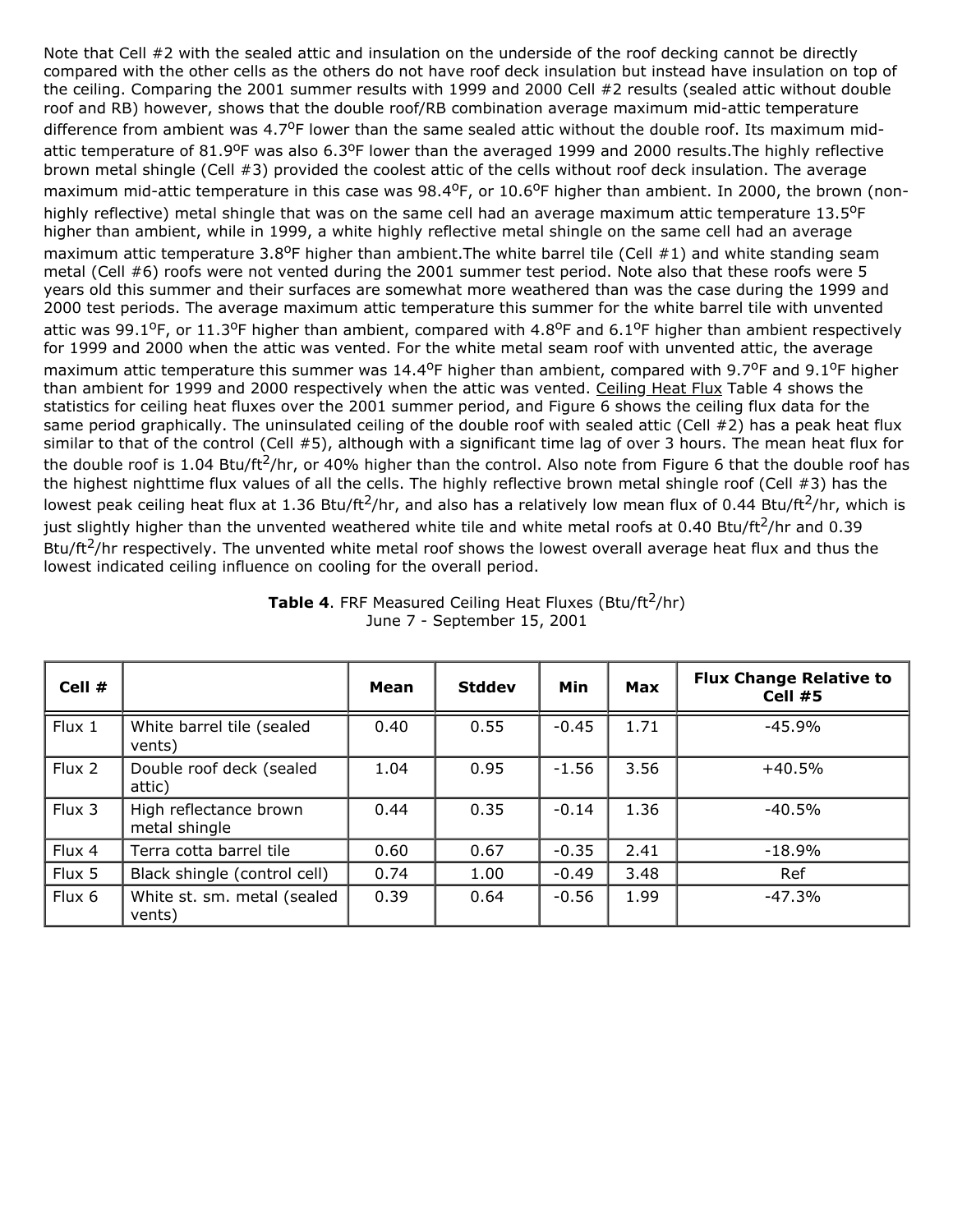

**Figure 6.** Measured average ceiling heat flux over the summer of 2002.

Rank Order on Reducing Cooling Season Ceiling Heat Flux (best to worst, note that the 1st, 2<sup>nd</sup>, and 3<sup>rd</sup> places in this list are very close in impact)

- 1. Weathered white metal with sealed attic
- 2. Weathered white barrel tile with sealed attic
- 3. High reflectance metal shingles with vented attic
- 4. Terra cotta barrel tiles with vented attic
- 5. Black asphalt shingles with ventilated attic
- 6. Sealed attic with double roof and insulated roof deck

#### Estimation of Overall Impact of Roofing System

As described earlier in the report, the impact of a roofing system on cooling energy use in southern climates is often made up of three elements:

- Ceiling heat flux to the interior over time Air unintentionally drawn from the attic into conditioned space
- Heat gain to the duct system located in the attic space

The heat flux through the ceiling impacts the interior temperature and hence the thermostat which then calls for mechanical cooling. Thus, the heat flux impacts cooling energy use at all hours and affects the demand for air conditioning.The other two influences, air leakage drawn from the attic into the conditioned space and heat gain to the duct system primarily occur only when the cooling system operates. Thus, the impact depends on the air conditioner runtime in a particular time interval. To obtain the average cooling system runtime, we used a large set of residential cooling energy use data which has only recently been made public domain. This data comes form 171 homes monitored in the Central Florida area where the 15-minute air conditioner power was measured for over a year (Parker, 2002). For each site, the maximum demand during summer was also recorded to determine the maximum cooling system power. Thus, it is possible to determine the diversified runtime fraction by dividing the average air conditioner system power by its maximum demand. This calculation was made by averaging the air conditioner and air handler power for all sites and dividing by the average maximum summer demand, which was 3.96 kW. Figure 7 shows the maximum average cooling system runtime is approximately 55% at 4 PM and is at its minimum of 15% at 6 AM. It is important to note that this is an average summer day as determined by evaluating all data from June - September inclusive. It does not represent an extreme summer day condition. With the runtime fraction determined for an average home in Central Florida for the summer, it is then possible to estimate the impact of duct heat gain and attic return air leakage with some working assumptions.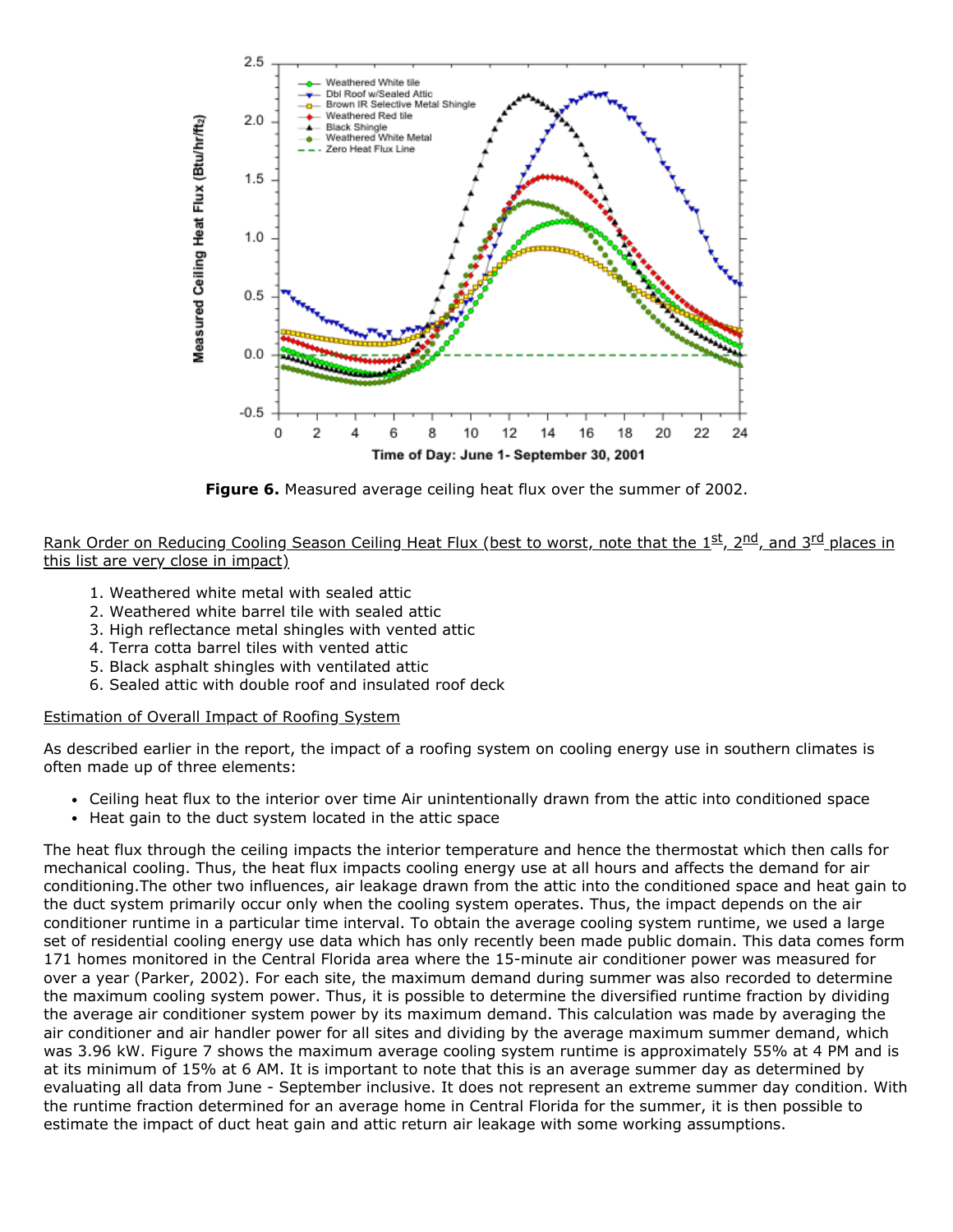

**Figure 7.** Average air conditioner power and average runtime fraction over an average summer day in a large sample of Central Florida homes.

To estimate the overall impact of each roofing system, we first assume a typical single-story home with 2,000 square feet of conditioned floor area. Then three equations are defined to estimate the individual impacts of duct heat gain ( $Q_{\text{duct}}$ ), attic air leakage to conditioned space ( $Q_{\text{leak}}$ ) and ceiling heat flux ( $Q_{\text{ceiling}}$ ).

For duct gains, heat transfer is estimated to be:

$$
Q_{\text{duct}} = (Area_{\text{duct}}/R_{\text{duct}}) * (T_{\text{attic}} - T_{\text{duct,air}}) * RTF
$$

Where:

 $Q_{\text{duct}}$  = cooling load related to duct gains (Btu/hr)

Area<sub>duct</sub> = 25% of conditioned floor area or 500 ft<sup>2</sup> (Gu et al., 1996, see Appendix G)

 $R_{\text{duct}}$  = R-6 flex duct

Tattic = attic air temperature measured in FRF test cells

 $T_{\text{duct, air}}$  = typical air temperature leaving evaporator (58<sup>o</sup>F)

RTF  $=$  typical air conditioner runtime fraction as determined from data in Figure 7

Generally, the duct heat gains will favor the double roof sealed attic construction which results in lower duct temperatures. For attic air leakage to conditioned space, the estimated heat transfer is:

 $Q_{\text{leak}}$  = Flow \* PctLeak\* PctAttic \* 1.08 \* (T<sub>attic</sub> - T<sub>interior</sub>) \* RTF

Where:

 $Q<sub>leak</sub> = cooling load related to unintentional air leakage to conditioned space from attr (Btu/hr)$ Flow = air handler flow; 4-ton system for 2000 ft<sup>2</sup> home, 400 cfm/ton = 1600 cfm PctLeak = duct leakage assumed as 10% of air handler flow 1.08 = air specific heat density product per CFM (Btu/hr CFM  $^{\circ}$ F) PctAttic = 33% of duct leakage is assumed to be leakage from the attic (see Figure 1)  $T_{\text{attr}}$  = attic air temperature measured in FRF test cells  $T_{interior}$  = interior cooling temperature (75<sup>o</sup>F) RTF = typical air conditioner runtime fraction as determined from data in Figure 7

Heat flux is proportional to the house ceiling area and is estimated as: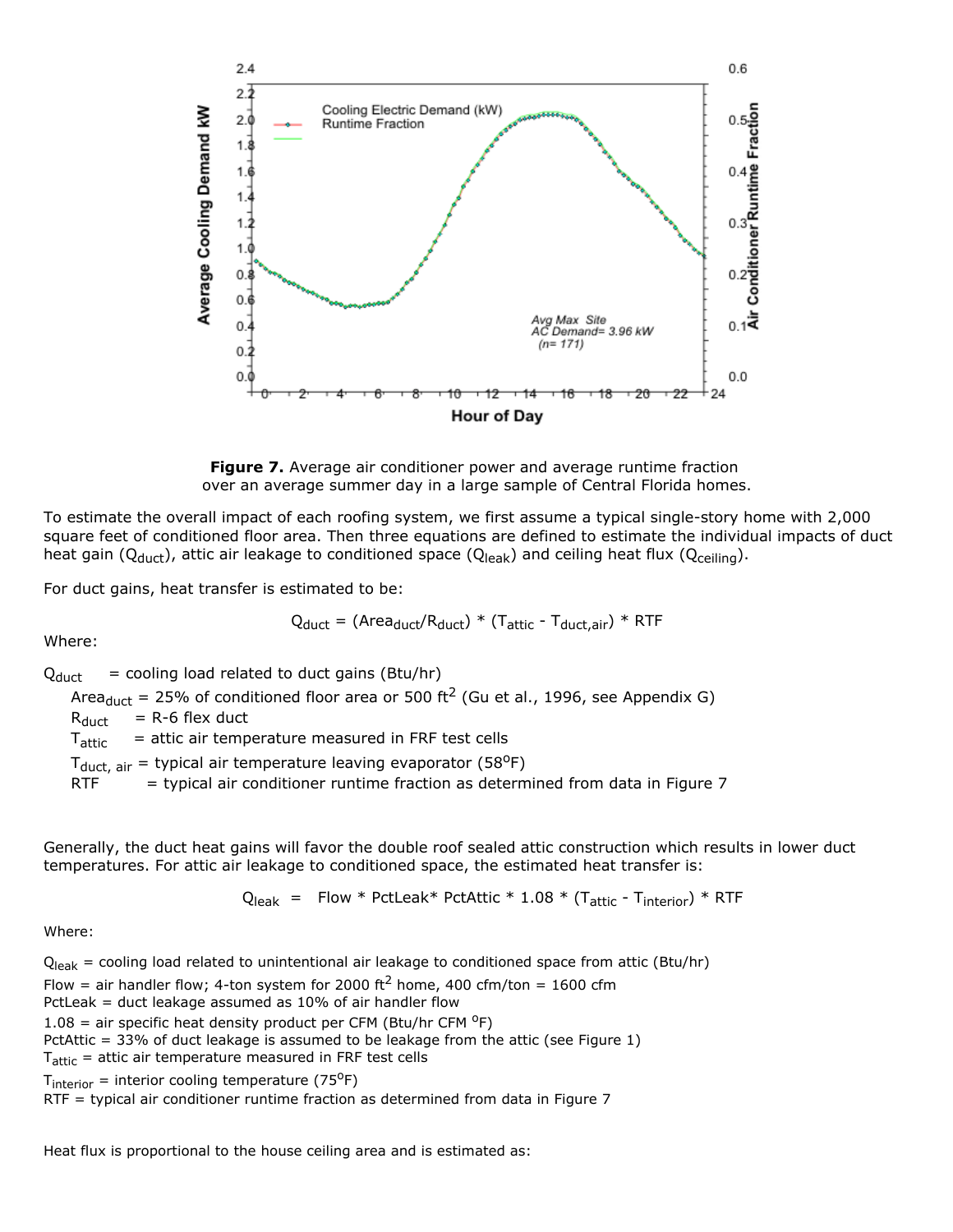Where:

| Area <sub>ceiling</sub> | $= 2,000 \text{ ft}^2$                     |
|-------------------------|--------------------------------------------|
| $Q_{\sf flux}$          | = measured ceiling heat flux from FRF data |

So the total heat gain impact of a roofing systems is estimated to be:

 $Q_{\text{tot}}$  =  $Q_{\text{duct}} + Q_{\text{leak}} + Q_{\text{ceiling}}$ 

Figure 8 shows the combined roofing system heat gain estimated for 2,000 square foot houses with each of the six roofing systems tested this summer. Figure 9 breaks down the  $Q_{duct}$ ,  $Q_{leak}$  and  $Q_{ceil}$  components of Figure 8 for the Cell #5 control roof to show the relative contribution of each component. Note that the combined estimated duct leak gain and duct conduction gain is approximately equal to the ceiling flux gain.



**Figure 8.** Estimated combined impact of duct heat gain, air leakage from the attic to conditioned space, and ceiling heat flux on space cooling needs on an average summer day in a 2,000ft<sup>2</sup> home.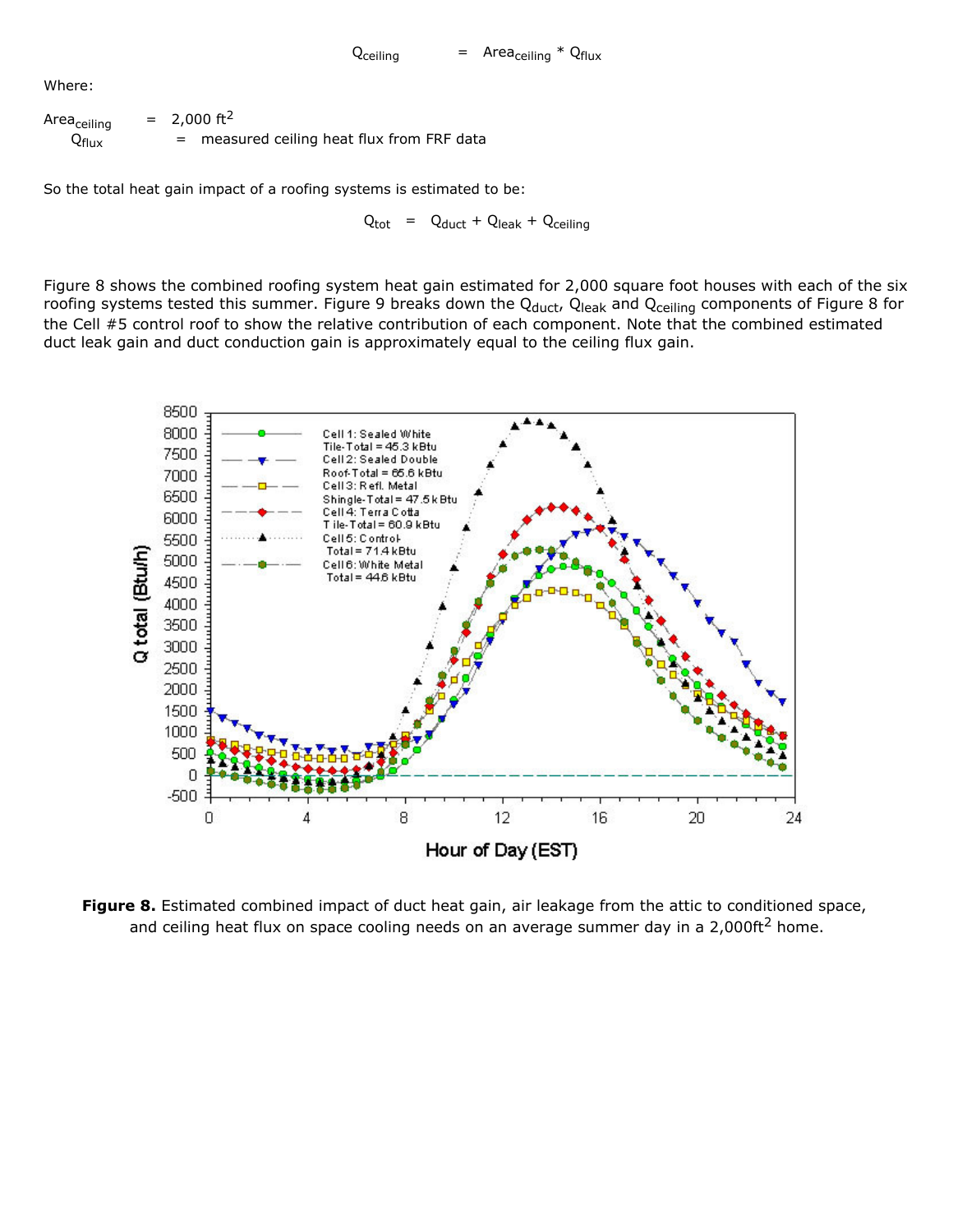

**Figure 9.** Components of estimated daily heat gain due to duct heat gain, air leakage from the attic to the conditioned space and ceiling heat flux for Cell #5.

Table 5 shows the relative impact on space cooling and performance relative to the control (Cell #5). All of the alternative test cells do better than the standard reference cell. The estimation shows that the weathered white metal roof without ventilation (Cell #6) does best, followed by the weathered white tile roof without ventilation (Cell  $#1$ ) and then the high reflectance metal shingle roof (Cell  $#3$ ). The terra cotta tile roof with a ventilated attic provides a reduction of about half that of the previous types. The sealed attic with the double roof provides the lowest reduction. The is primarily a result of the much greater measured heat flux across the uninsulated ceiling.

| Case      |                                         | <b>Average Daily</b><br><b>kBtu from</b><br><b>Roof/Attic</b> | <b>Percent Heat Gain</b><br><b>Difference Relative to</b><br>Control |  |
|-----------|-----------------------------------------|---------------------------------------------------------------|----------------------------------------------------------------------|--|
| Cell $#1$ | White barrel tile (sealed vents)        | 45.3                                                          | $-36.6%$                                                             |  |
| Cell $#2$ | Double roof deck (sealed attic)         | 65.6                                                          | $-8.1%$                                                              |  |
| Cell $#3$ | High reflectance brown metal<br>shingle | 47.5                                                          | $-33.5%$                                                             |  |
| Cell $#4$ | Terra cotta barrel tile                 | 60.9                                                          | $-14.7%$                                                             |  |
| Cell $#5$ | Black shingle (control cell)            | 71.4                                                          | $0.0\%$                                                              |  |
| Cell $#6$ | White st. sm. metal (sealed<br>vents)   | 44.6                                                          | $-37.5%$                                                             |  |

**Table 5.** Combined Ceiling Heat Flux, Duct Heat Gain and Attic Duct Leakage Impact in a 2000 sqft home.

#### **Conclusions**

The 2001 FRF test results suggest indicators of the relative thermal performance of various roofing systems under typical Florida summer conditions. Within the body of the report, we describe the various relative impacts to ceiling heat flux, unintended attic air leakage and duct heat gain. Also, while an estimate, we believe that our newly developed extrapolated heat gain analyses provides a useful means of estimating total cooling energy benefits of different roofing systems and a tool to help identify savings opportunities.In this year's tests, the sealed attic double roof system (Cell #2) provided the coolest attic space of all systems tested (average maximum mid-attic temperature was 81.9<sup>o</sup>F, with the next lowest being 16.5<sup>o</sup>F higher), and therefore also the lowest estimated duct leakage and duct conduction heat gains. However, it also had the highest ceiling heat flux of all strategies tested, reducing its improvement over the standard dark shingle roof in the control home. Note also that since this double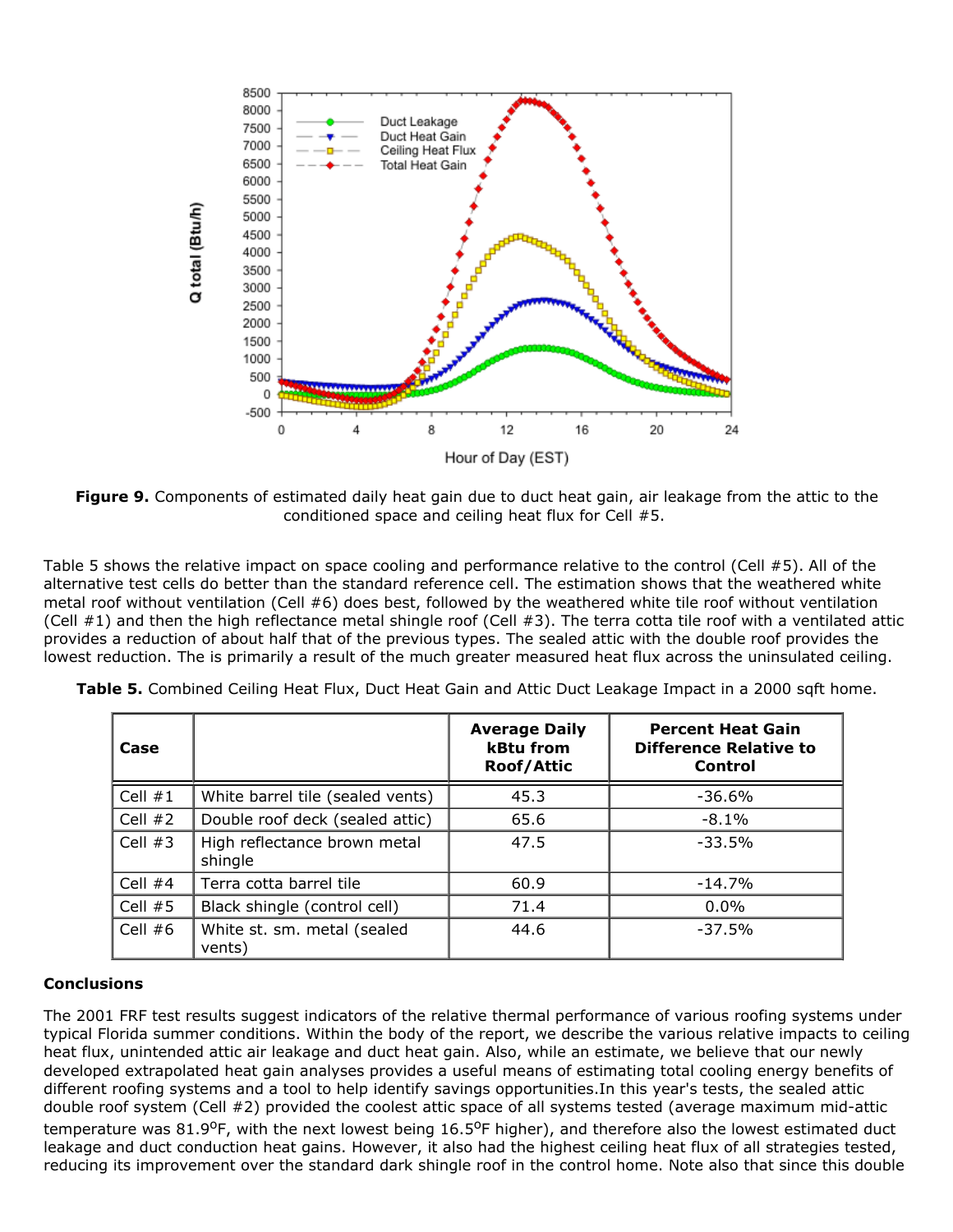roof configuration provided significantly cooler attic temperatures than the standard sealed attic tested during the previous two summers, higher total heat gains should be anticipated from standard sealed attics. Thus, this system may represent an optimal system for sealed attics which use dark roofing. Future research may examine a combination of ceiling floor insulation with the concept to control ceiling heat flux.

Sealing the white metal (Cell #1) and white tile (Cell #6) roofs' soffit vents this summer decreased their performance from the last two years that they were vented, although some of the decrease was likely due to weathering. Both mid-attic temperatures and estimated total heat gain for the weathered white tile and white metal roof systems were comparable. The white tile roof provided slightly lower average maximum mid-attic temperatures (20.6<sup>o</sup>F and 17.5<sup>o</sup>F lower than the control dark shingle for the white tile and white metal roofs respectively).

At an average maximum mid-attic temperature of  $98.4^{\circ}F(21.3^{\circ}F)$  lower than the control dark shingle cell), the highly reflective brown metal shingle roof (Cell #3) provided the coolest peak attic temperature of all cells without roof deck insulation. While the brown metal shingle roof's reflectance was somewhat lower than the weathered white tile and white metal roofs', it is likely that the air space under the metal shingles provides additional effective insulation. Both of these characteristics probably come into play to help it achieve lower peak attic temperatures, while the additional insulating effect likely causes its slightly higher nighttime attic temperatures.

We also estimated the combined impact of ceiling heat flux, duct heat gain and air being unintentionally drawn from the attic into conditioned space for the various roof constructions. These estimates indicate that all of the tested roof configurations yield lower heat gains during the summer cooling season than the control roof which has dark shingles with R-19 ceiling insulation and 1:300 ventilation. One emerging fact from the recent testing is that nighttime attic temperature and reverse ceiling heat flux have a significant impact on the total daily heat gain, and therefore constructions that produce lower attic evening temperatures benefit from these effects. The rank order is shown below and in Figure 10 with the percentage reduction of roof/attic related heat gain (not to be confused with cooling energy savings).  $(3)$ 

Weathered white metal with sealed attic: 37.5%Weathered white barrel tile with sealed attic: 36.6%High reflectance brown metal shingle with vented attic: 33.5%Terra cotta barrel tile with vented attic: 14.7%

<span id="page-15-0"></span>

• Double roof with sealed attic: 8.1%

**Figure 10.** Percentage savings in daily total roof/attic related heat gain.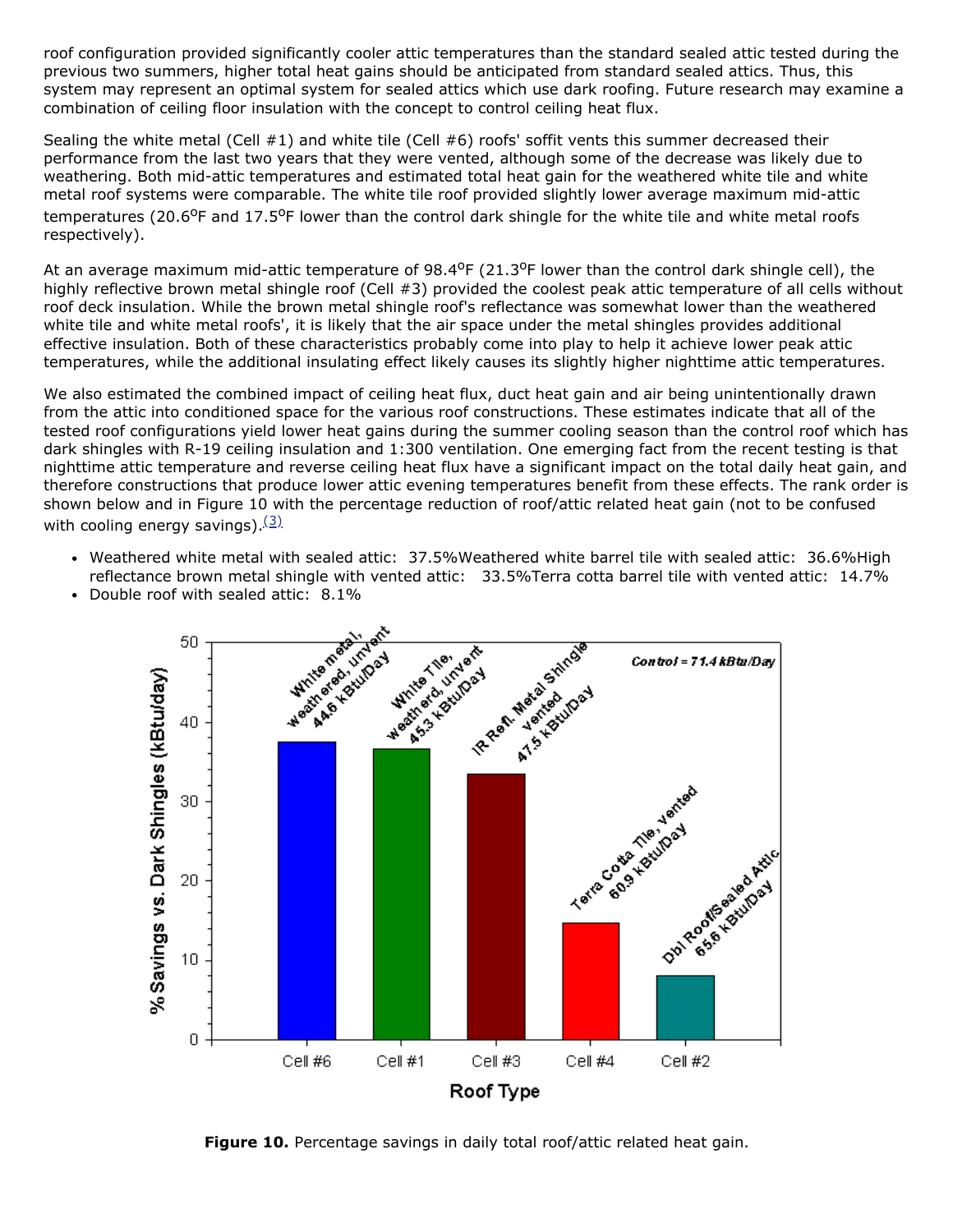The rank order of the reductions are consistent with the whole-house roof testing which was recently completed for FPL in Ft. Myers (Parker et al., 2001) which showed white metal roofing as having the largest reductions, followed by white tile with terra cotta roofs and finally sealed attic construction.

In future reports we plan to continue providing the extrapolated total heat gain estimates. These estimates should provide an effective means of comparing various tested roofing systems. As time permits, we also may examine previous years' data from the FRF in a like fashion.

#### **Appendix A Long Term Weather Data at the Flexible Roof Facility**

For the analysis, we examined how the long term summer weather has varied at the Flexible Roof Facility from 1997 2001. The purpose was to create a method that can be used to normalize data on attic temperatures and ceiling heat fluxes that will allow comparison over various roofing systems from one year to the next.

This was done by examining how temperatures and heat fluxes varied from one year to the next when evaluated from June - September. The results, which are shown below, evidence little variation from one year to the next, both for ambient air temperature and in Cell #5, the reference cell, over the last five years. Ceiling heat fluxes vary a little more, but not that much.

|      |                 | - Cell #5 ------------- |               |                     |                       |  |
|------|-----------------|-------------------------|---------------|---------------------|-----------------------|--|
| Year | Avg. Ambient(F) | Avg. Attic(F)           | Max Attic (F) | Avg. FluxBtu/ft2/hr | Max<br>FluxBtu/ft2/hr |  |
| 97   | 79.1            | 90.8                    | 141.9         | 0.73                | 3.34                  |  |
| 98   | 81.7            | 92.6                    | 142.3         | 0.84                | 3.39                  |  |
| 99   | 79.9            | 90.9                    | 142.3         | 0.77                | 3.41                  |  |
| 00   | 80.1            | 91.2                    | 141.2         | 0.78                | 3.36                  |  |
| 01   | 79.3            | 90.4                    | 143.4         | 0.74                | 3.48                  |  |

**Table A-1.** Variation of Weather and Reference Cell Conditions from 1997 - 2001.

The year 1998 stands out as an outlier, but that is expected (record breaking hot summer). Our working idea would be to ratio temperature and flux data to 1997 for each quantity to normalize for summer weather in future analysis of data from the FRF when evaluated over successive summer seasons.

#### **Appendix B FRF Test Cell Summer Configuration History**

#### **FRF Test Cell Summer Configuration History**

(**Bold** = changed cell in that year)

#### 1997

- **1 White barrel tile, standard ventilation**
- 2 Dark shingles with RBS, 1:150 ventilation
- 3 Dark shingles with RBS, 1:300 ventilation
- 4 Red terra cotta tile, standard ventilation
- 5 Dark shingles with standard ventilation (Control)
- 6 White standing seam metal with standard ventilation

1998

- 1 White tile, standard ventilation
- **2 Dark shingles, sealed attic with R19 Icynene deck insulation**
- 3 Dark shingles with RBS, 1:300 ventilation
- 4 Red terra cotta tile, standard ventilation
- 5 Dark shingles with standard ventilation (Control)
- 6 White standing seam metal with standard ventilation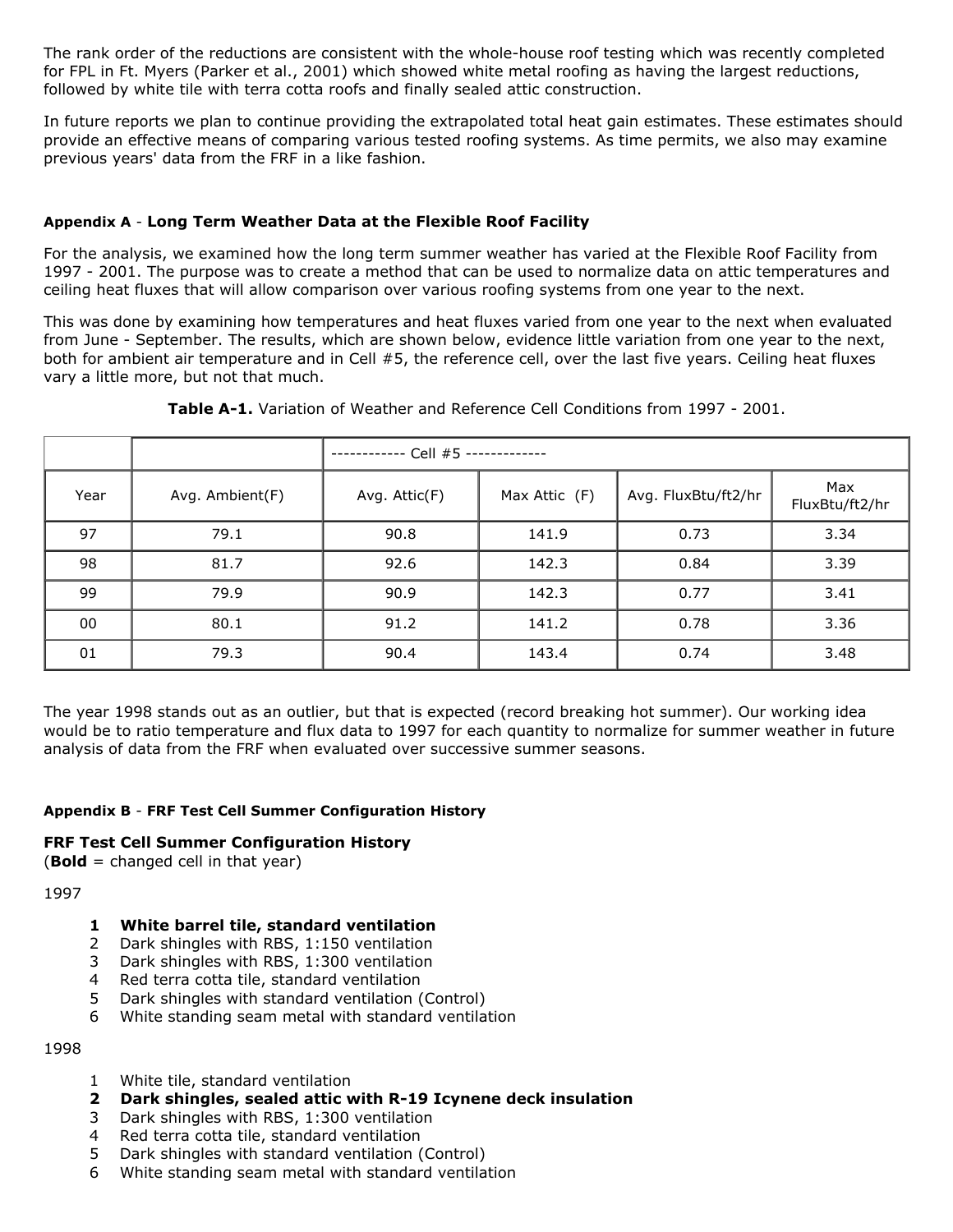- 1 White tile, standard ventilation
- 2 Dark shingles, sealed attic with R-19 Icynene deck insulation
- **3 White metal shingles with standard ventilation**
- 4 Red terra cotta tile, standard ventilation
- 5 Dark shingles with standard ventilation (Control)
- 6 White standing seam metal with standard ventilation

2000

- 1 White tile, standard ventilation
- 2 Dark shingles, sealed attic with R-19 Icynene deck insulation
- **3 Dark brown metal shingles with standard ventilatio**n
- 4 Red terra cotta tile, standard ventilation
- 5 Dark shingles with standard ventilation (Control)
- 6 White metal standing seam roof with standard ventilation

2001

- **1 White barrel tile, unvented**
- **2 Dark shingles, double roof, sealed attic with R19 Icynene deck insulation**
- **3 IR reflective brown metal shingles with standard ventilation**
- 4 Red terra cotta tile, standard ventilation
- 5 Dark shingles with standard ventilation (Control)
- **6 White metal standing seam roof, unvented**

#### **References**

Beal, D. and S. Chandra, 1995. "The Measured Summer Performance of Tile Roof Systems and Attic Ventilation Strategies in Hot Humid Climates," Thermal Performance of the Exterior Envelopes of Buildings VI, U.S. DOE/ORNL/BTEC, December 4-8, 1995, Clearwater, FL.

Gu, L. et. al. Comparison of Duct System Computer Models That Could Provide Input to the Thermal Distribution Standard Method of Test (SPC 152P), FSEC-CR-929-96, Appendix G; Table G-2, Florida Solar Energy Center, Cocoa, FL.

Jump, D.A. , I.S. Walker and M.P. Modera, 1996. "Measurements of Efficiency and Duct Retrofit Effectiveness in Residential Forced Air Distribution Systems," Proceedings of the ACEEE 1996 Summer Study on Energy Efficiency in Buildings, Vol. 1, p. 147, American Council for an Energy Efficient Economy, Washington, DC.

Parker, D.S. and J.R. Sherwin, 1998. "Comparative Summer Attic Thermal Performance of Six Roof Constructions," ASHRAE Transactions, American Society of Heating, Refrigerating and Air Conditioning Engineers, June 20-24, 1998, Toronto, CA.

Parker, D.S. , J.K. Sonne, J.R. Sherwin and N. Moyer, 2000. "Comparative Evaluation of the Impact of Roofing Systems on Residential Cooling Energy Demand in Florida," FSEC-CR-1220-00, Florida Solar Energy Center, Cocoa, FL.

Parker, D.S., 2002. "Research Highlights from a Large Scale Monitoring Study in a Hot Climate," International Symposium on Highly Efficient Use of Energy and Reduction of its Environmental Impact, Japan Society for the Promotion of Science, January 22-23, 2002.

<span id="page-17-0"></span> $1.$  A simple calculation illustrates this fact Assume a 2,000 square foot ceiling with R-30 attic insulation. Supply ducts in most residences typically comprise a combined area of ~25% of the groww floor area (See Gu et al. 1996 and Jump and Modera 1996), but are only insulated to between R-4 to R-6. With the peak attic temperature at 130oF, and 78o F maintained inside the house, a UA (delta)T calculation shows a ceiling heat gain of 3,500 Btu/hr. With R-5 ducts in the attic and a 57oF air conditioner supply temperature, the heat gain to the duct system is 7,300 Btu/hr if the cooling system ran the full hour under design conditions - more than twice the ceiling flux.

<span id="page-17-1"></span>[2.](#page-8-0) Due to a datalooger failure and related problems, data from June 22<sup>nd</sup> and 23<sup>rd</sup>, July 3<sup>rd</sup> to July 26<sup>th</sup>, and August  $6<sup>th</sup>$  is not included in these results.